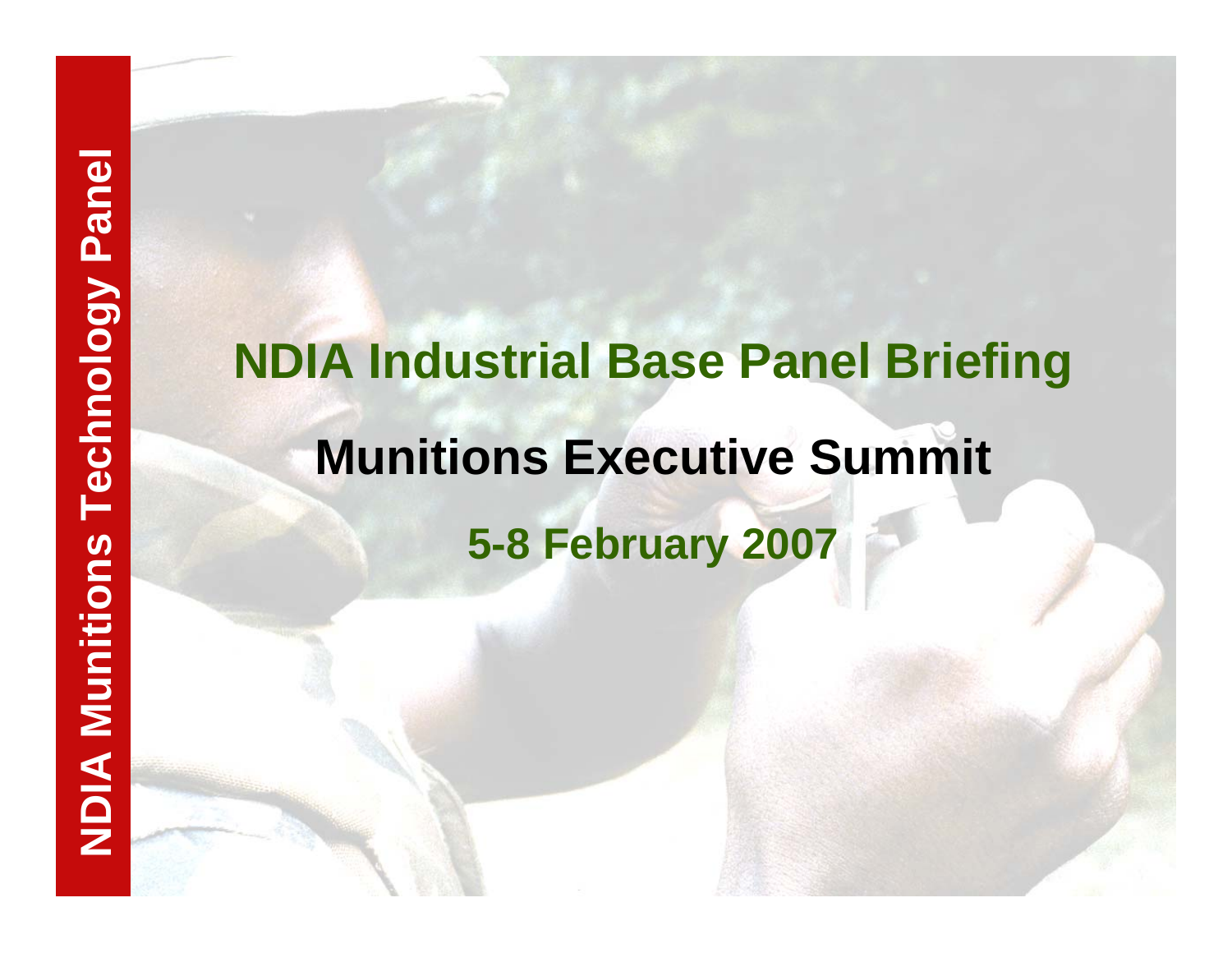# **The Panel**

- Mr. Steve Dart
- 
- 
- П
- 
- Mr. Thomas Rockne VP Mission Assurance ATK
- 
- 
- **President of MECAR USA**
- Ms. Patti Felth Deputy Project Manager Close Combat Systems
- Mr. James Flaherty VP and General Manager GD-OTS (Scranton Operations)
- Mr. Kevin Knotts Principal, CSC, Federal Consulting Practice (Defense Logistics)
- Mr. Jerry LaCamera Jr. Technical Operations Manager, NSWC Indian Head Division
	-
- Mr. Rob Shenton VP and Chief Operating Officer, Aerojet
- Mr. Andrew Wilson VP Marketing and R&D, BAE Systems, Ordnance Systems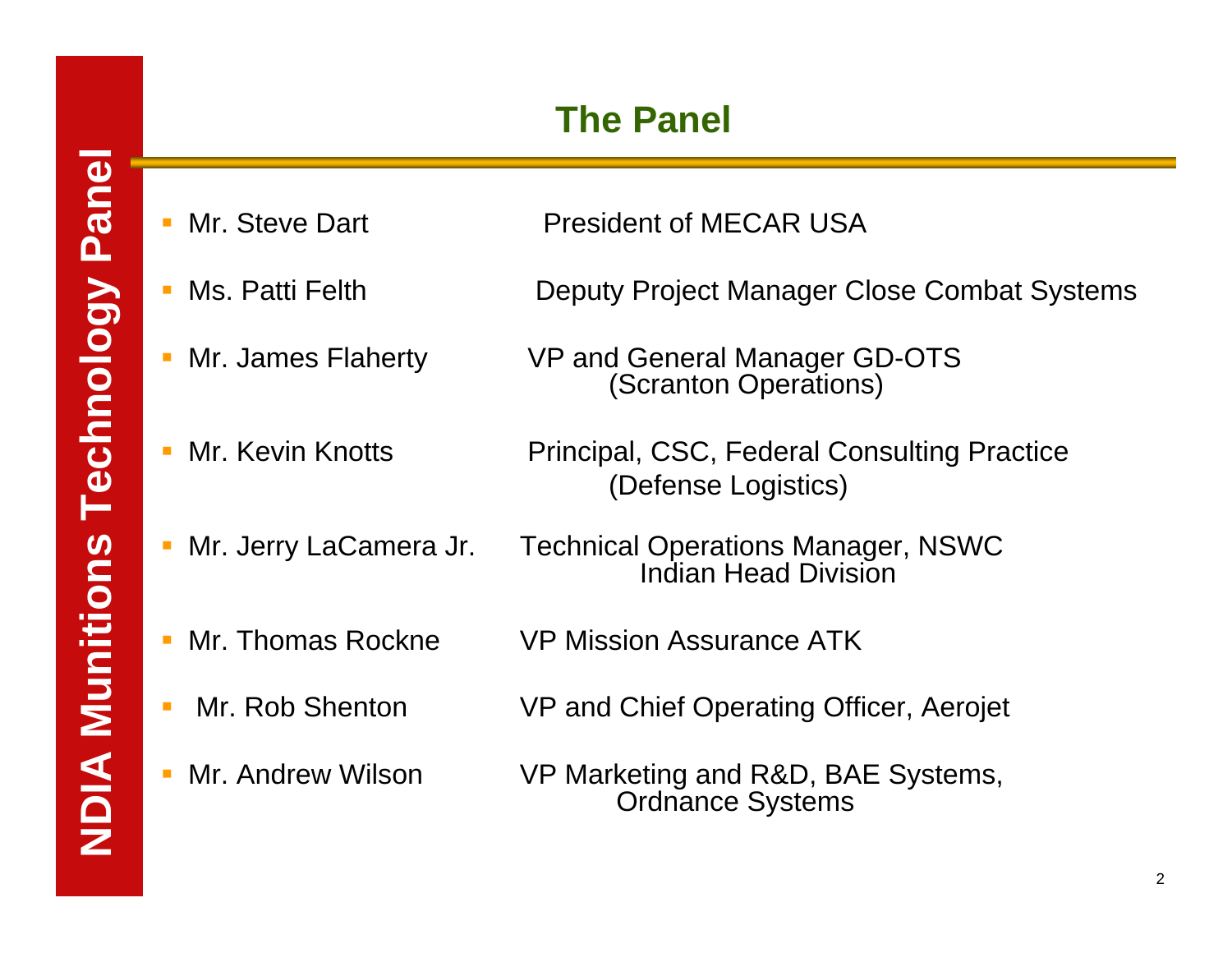Highlight some of the key Industrial Base (IB) drivers for change

**NDIA Munitions Technology PanelPanel's Objective** Address how requirements/needs impact a robust and modern manufacturing base

Identify the goals & responsibilities of the Government and industry

 Discuss options on achieving a balance as we transition from traditional/legacy to emerging munitions

Answer questions resulting from this briefing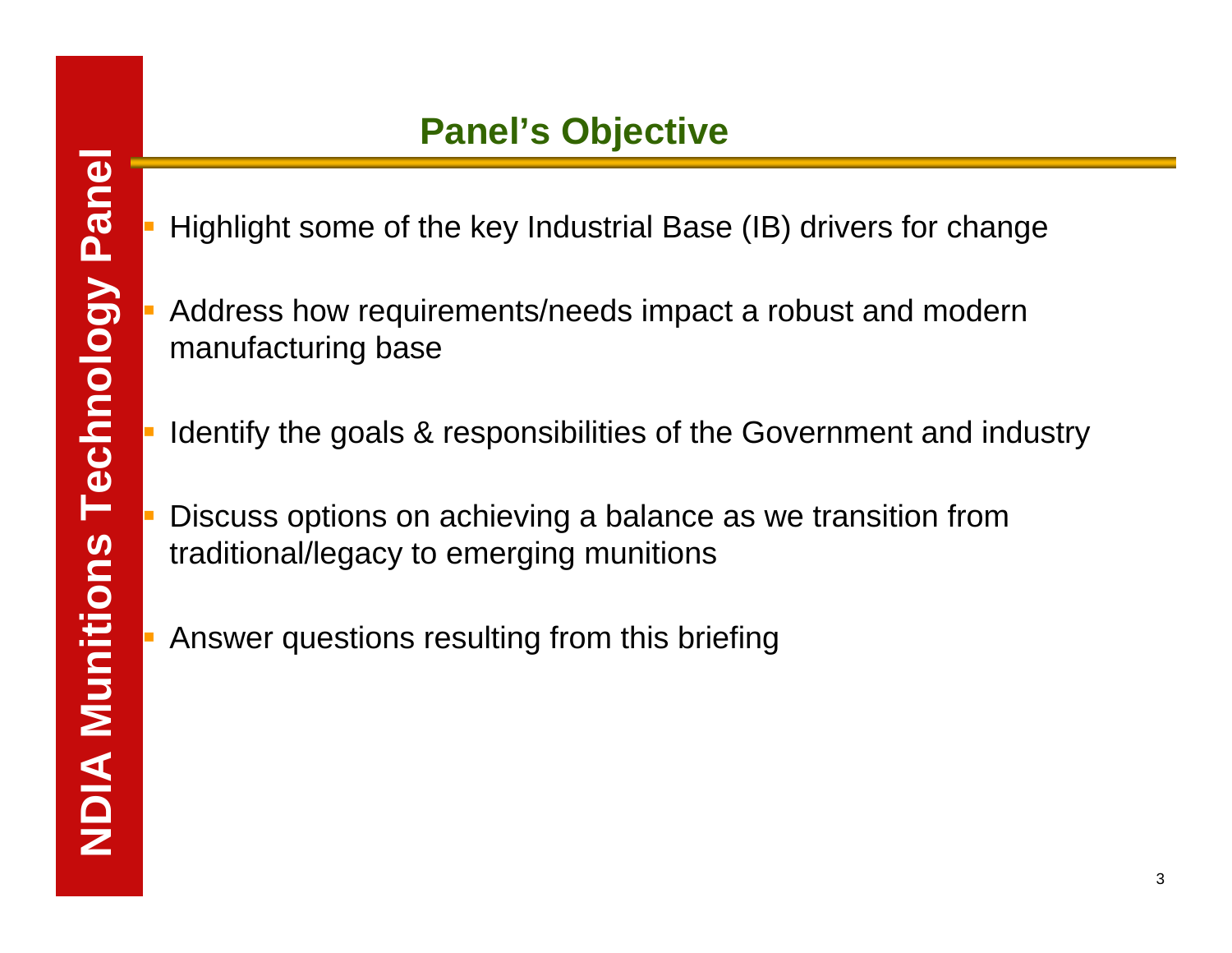## **Manufacturing Technology –Meeting the Evolving Needs of the U.S. Armed Forces**

**War Fighter's Needs & Theoretical R&D**

**Ammunition Requirements**

**Networked, Precision, New and Old Ammunition e.g. IM, Thermobaric, Excalibur, Intelligent Munitions System**

> **Applied R&D & New Manufacturing Requirements e.g. Melt Pour, Press, Electronics, MS 1916, Flexible Manufacturing**

> > **Suppliers of the Ammunition Requirements COCO, GOCO, GOGO**

> > > **Acquisition Strategies**

**Systematic . . .**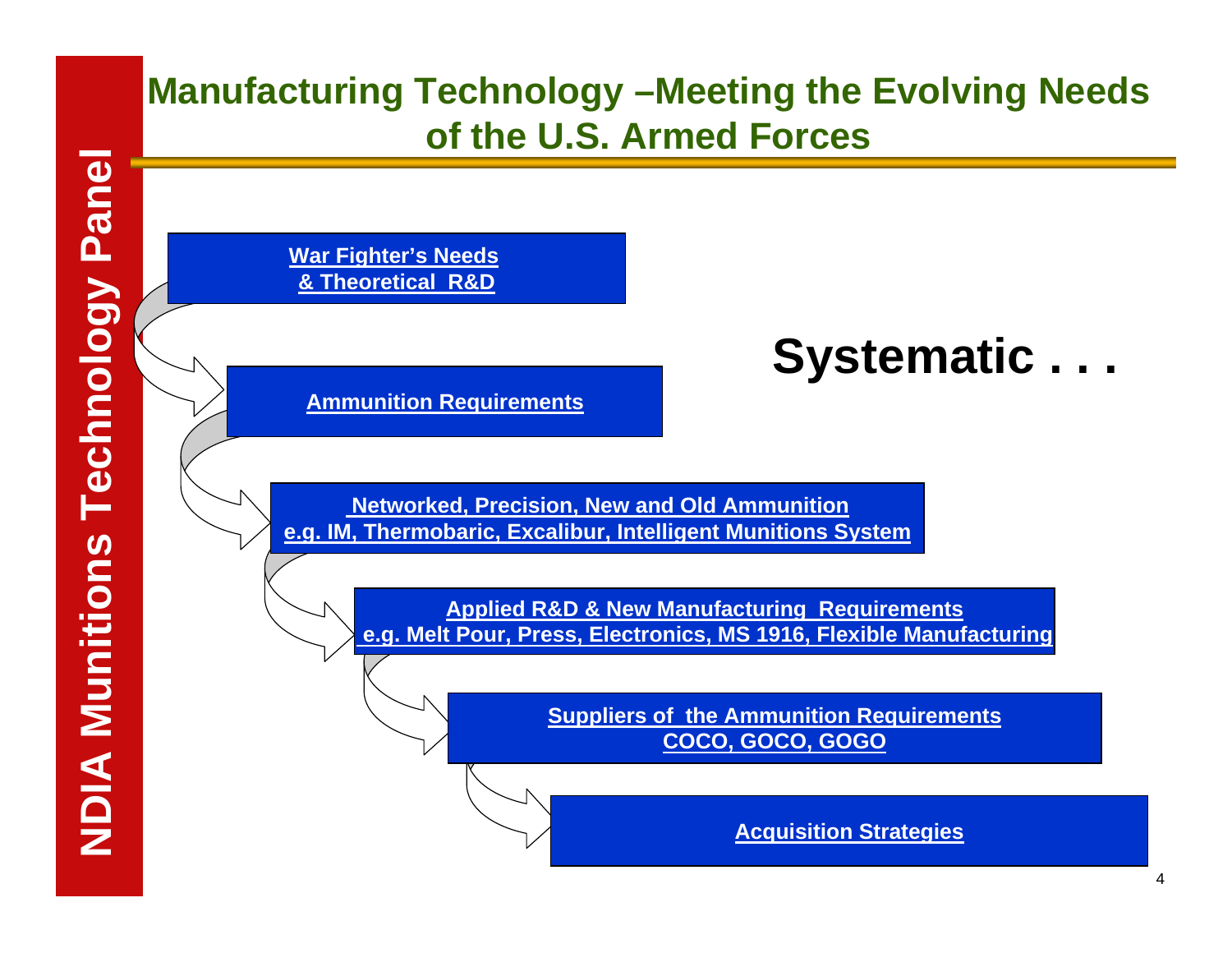- Changing face of the enemy
- Worldwide trend toward lighter more mobile forces
- $\mathcal{L}_{\mathcal{A}}$ Maintenance of the NTIB

### **Political:**

- Buy American Act
- **Elections**

**Social:**

- Defense expenditures
- Export license approval

Security/Terrorist threat

Local Skills/Jobs

 Local Congressional support, plus-ups, ear marks etc

### **Economic:**

- Consolidation of defense contractors
- Industry Shakeups Reduction in competitors
- Reduction in suppliers
- BRAC

### **Technical:**

- Insensitive munitions
- **Thermobaric**
- High strength materials
- Performance propellants
- Non-lethal
- Higher more stringent quality requirements
- Precision Guidance
- Critical Materials

### **Environment:**

- Green munitions
- Eventual demil (life cycle management)
- Security requirements in view of terrorist threats

### **NTIB = Commercial & Government = COCO, GOCO, GOGO**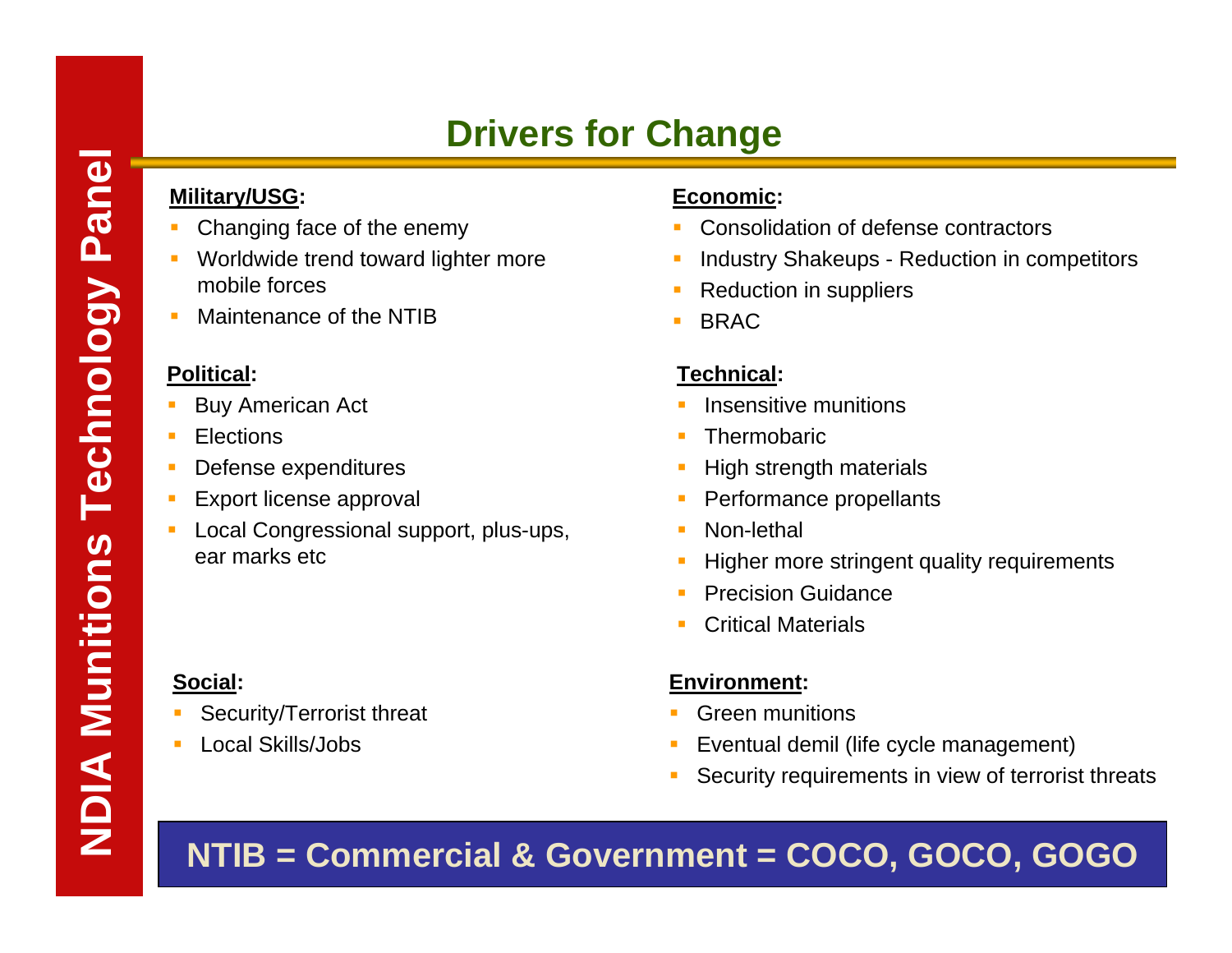### **Maintaining a Balance; While Executing a Transition**

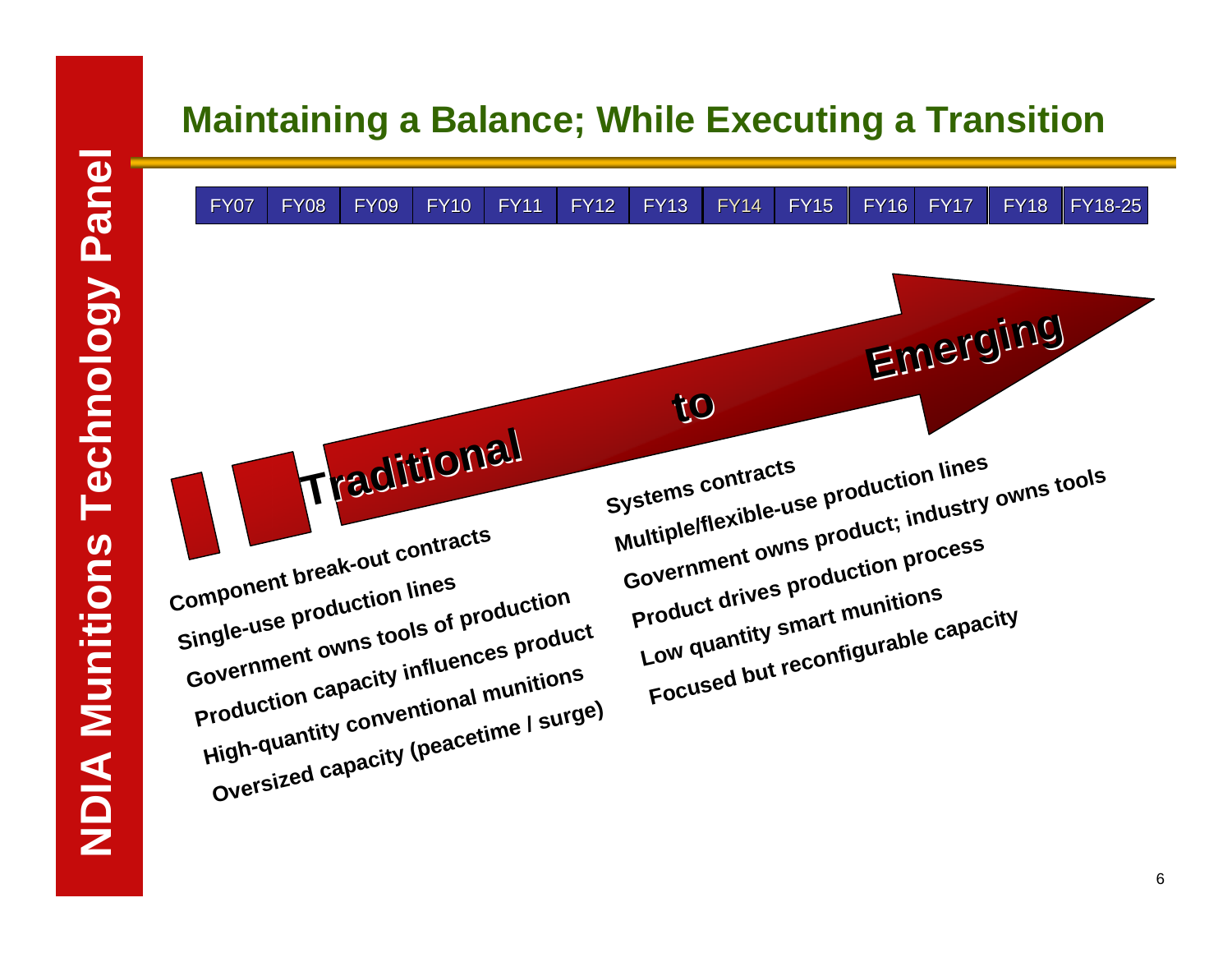- Goal of Government Sustain Industrial Readiness
	- Timely, high quality products to the Warfighters
	- Innovative products & rapid technology insertion
	- Continuous product and process improvement
	- Healthy, modern, responsive industrial base, capable of meeting wartime and peacetime demands  $-$  (Surge based on the 2<sup>nd</sup> shift)
- Goal of Manufacturers/Industry
	- Ability to compete; to provide quality munitions at a reasonable cost
	- Long term investments need reasonable assurance investments are recovered
	- Support the Warfighter and the National Defense of our Country
	- Bottom line
		- **Must satisfy the stakeholders**
		- **Must survive the peaks and troughs**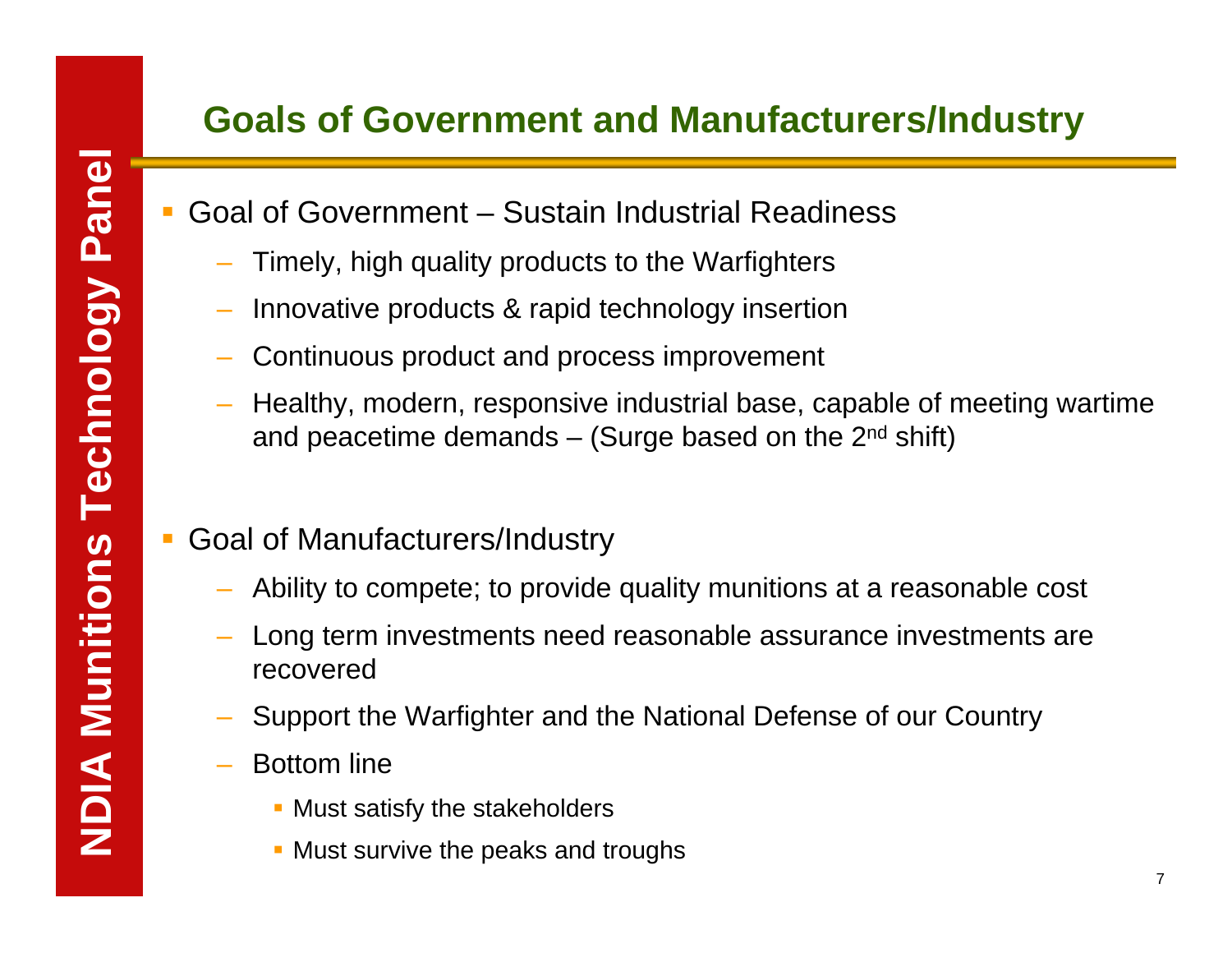# **Government's Responsibilities**

Customer/Government should:

- Pursue best value acquisition strategies that reward/encourage
	- **Improving production process, quality, technical & technical insertion over price**
	- **Providing for innovation and rapid technology insertion**
	- Maintain needed capability and capacity
- Structure long term contracts with resources for modernization
- Effectively manage change through:
	- Providing current, production proven Technical Data Packages (TDPs)
	- **Expediting and funding the qualification process**
	- Accommodating the manufacturers recommendations for technology insertion
- Leverage WW technology insertion though smart NTIB procurement restrictions
- Invest in basic (6.1) and Advanced (6.2) RDT&E and transition technology into:
	- **Legacy product developments**
	- **Emerging products**
	- **Manufacturing processes**
- Maintain the capability and capacity (Surge based on the 2<sup>nd</sup> shift)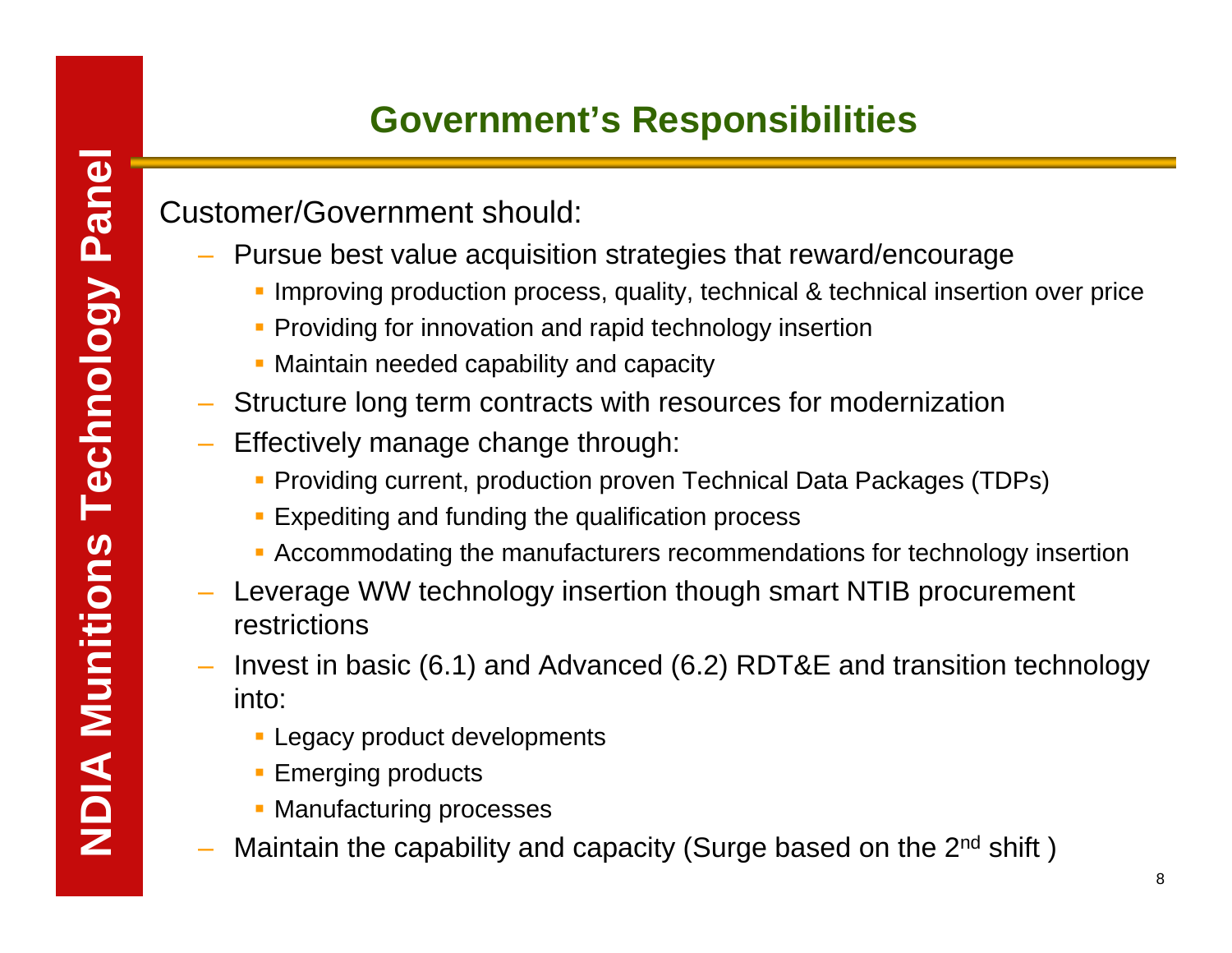# **Manufacturers Responsibilities**

### Manufacturers should:

- Maintain awareness of product/process and technological advances world wide
- Propose technological insertion to the customer
- Maintain customer awareness of supply chain and facility vulnerabilities
- Provide quality, munitions on time and at a reasonable cost
- Conduct Applied R&D
- Maintain flexibility and responsiveness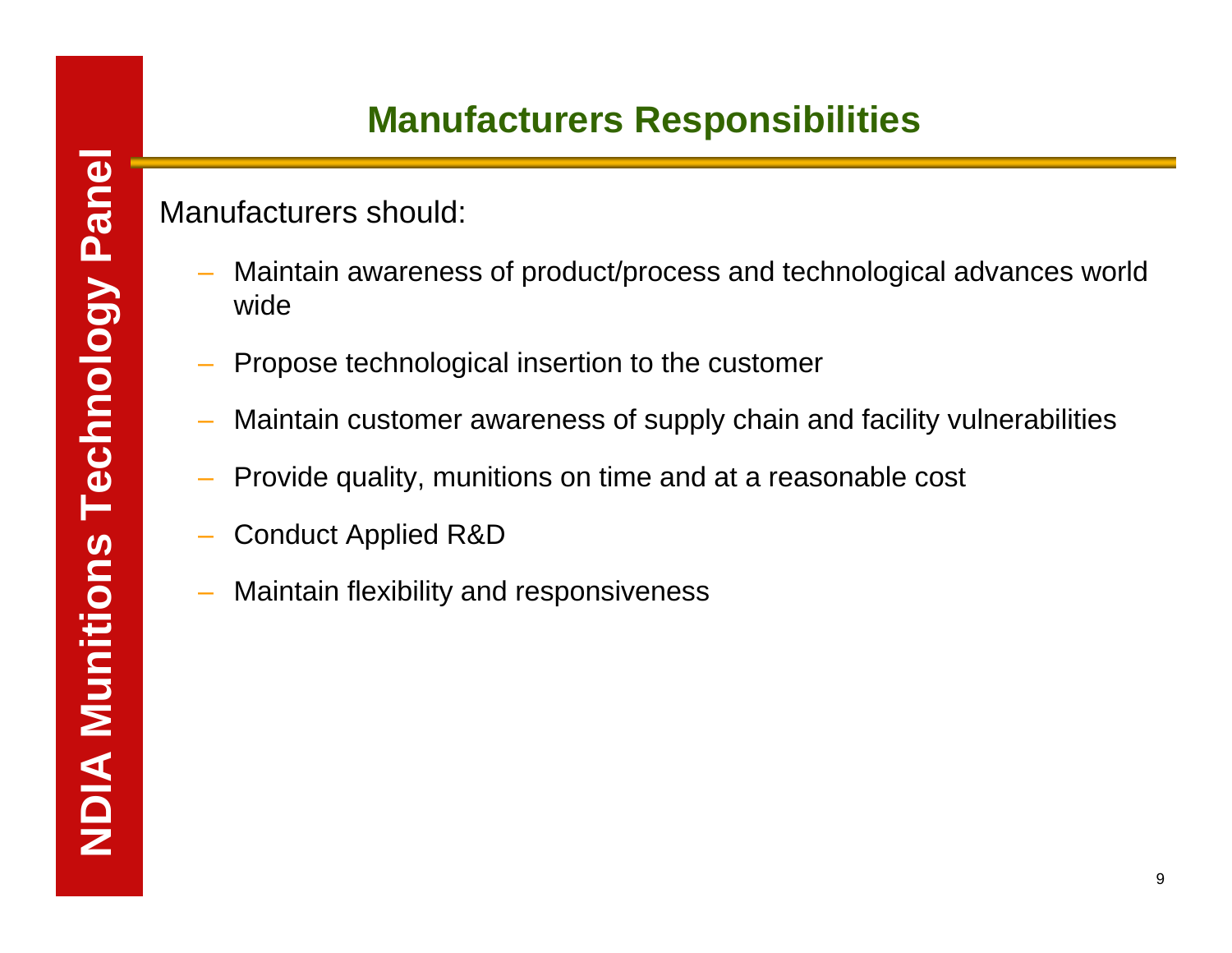# **Challenges We Face –**

# **Merging the Drivers, Goals, and Responsibilities**

- How do we incentivize & fund modernization of IB capabilities?
	- –**Facilities**
	- Equipment
	- Processes
- П What key capabilities need to be retained and where should they be?
- $\mathcal{L}_{\mathcal{A}}$  How do you strike the right "Capability" and "Capacity" balance that is flexible to dynamic changes in needs – Peacetime and Wartime?
- T. What are the right Acquisition Policies/Strategies to promote a "Right-sized" Industrial Base (IB)?
- $\mathcal{L}$  What key ingredients/materials, technologies, and capabilities are critical to sustaining IB readiness?
	- TNT, Nitroguandine, Binders
	- High Energy Nitramines
	- Nano-energetics
	- Melt-Pour, Cast Cure, TSE Continuous Processing
	- Chemical Scale up

**How do we ensurecontinuity of supply and industrial base viability?**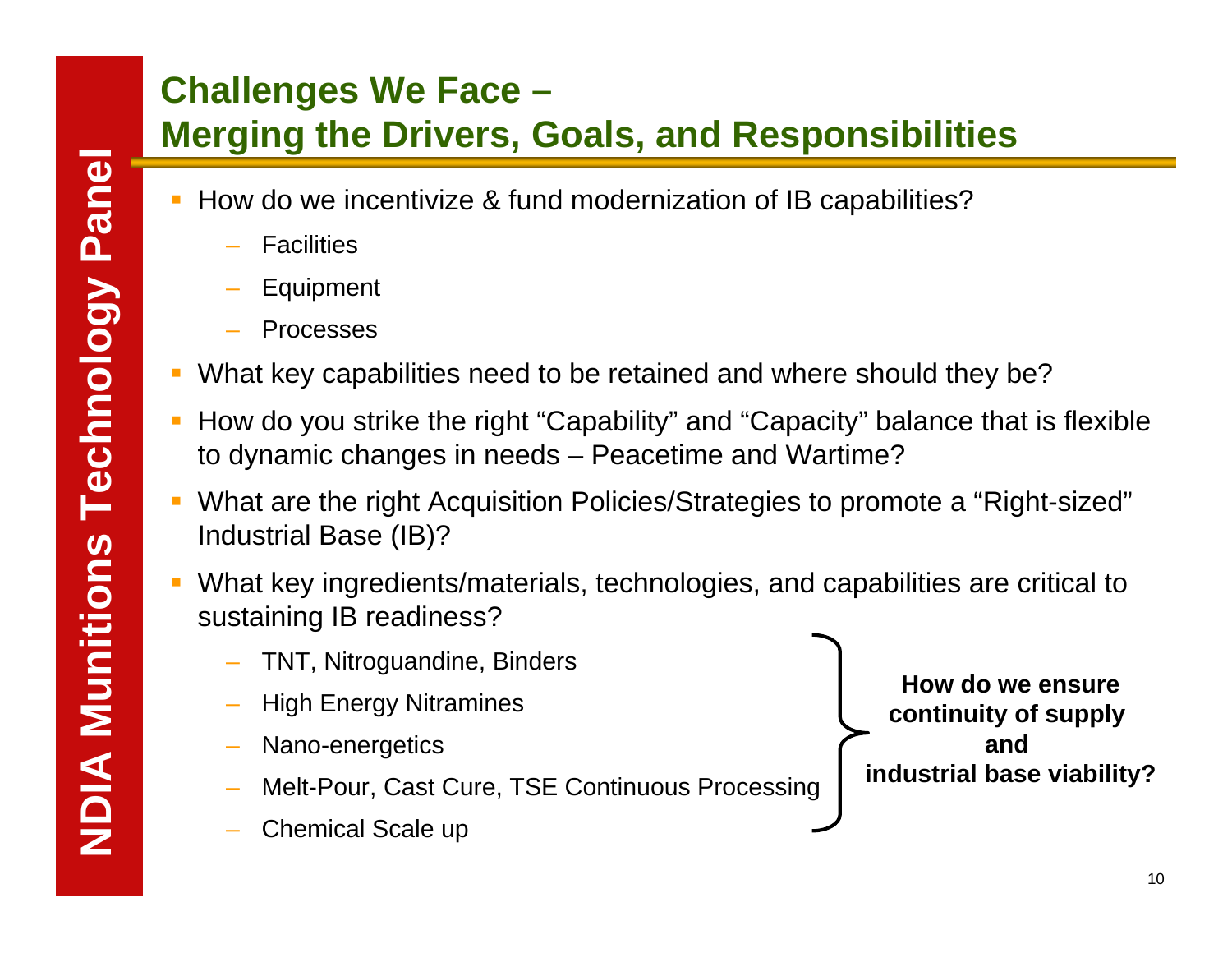# **Selected Topics for Discussion**

- $\mathbb{R}^2$  Roles and responsibilities of Government Acquisition Managers
	- How to Integrate acquisition approaches with industrial base management
	- How acquisition strategies can promote modernization
- Roles and Responsibilities of Ammunition Producers
	- Ammunition manufacturing
	- Modernization
- $\overline{\phantom{a}}$  Flexible Manufacturing
	- Metal Parts
	- LAP Melt Pour and Cast Cure
	- **Energetics**
- **Research and Development** 
	- **Energetics**
	- LAP
- $\overline{\phantom{a}}$ Insensitive Munitions